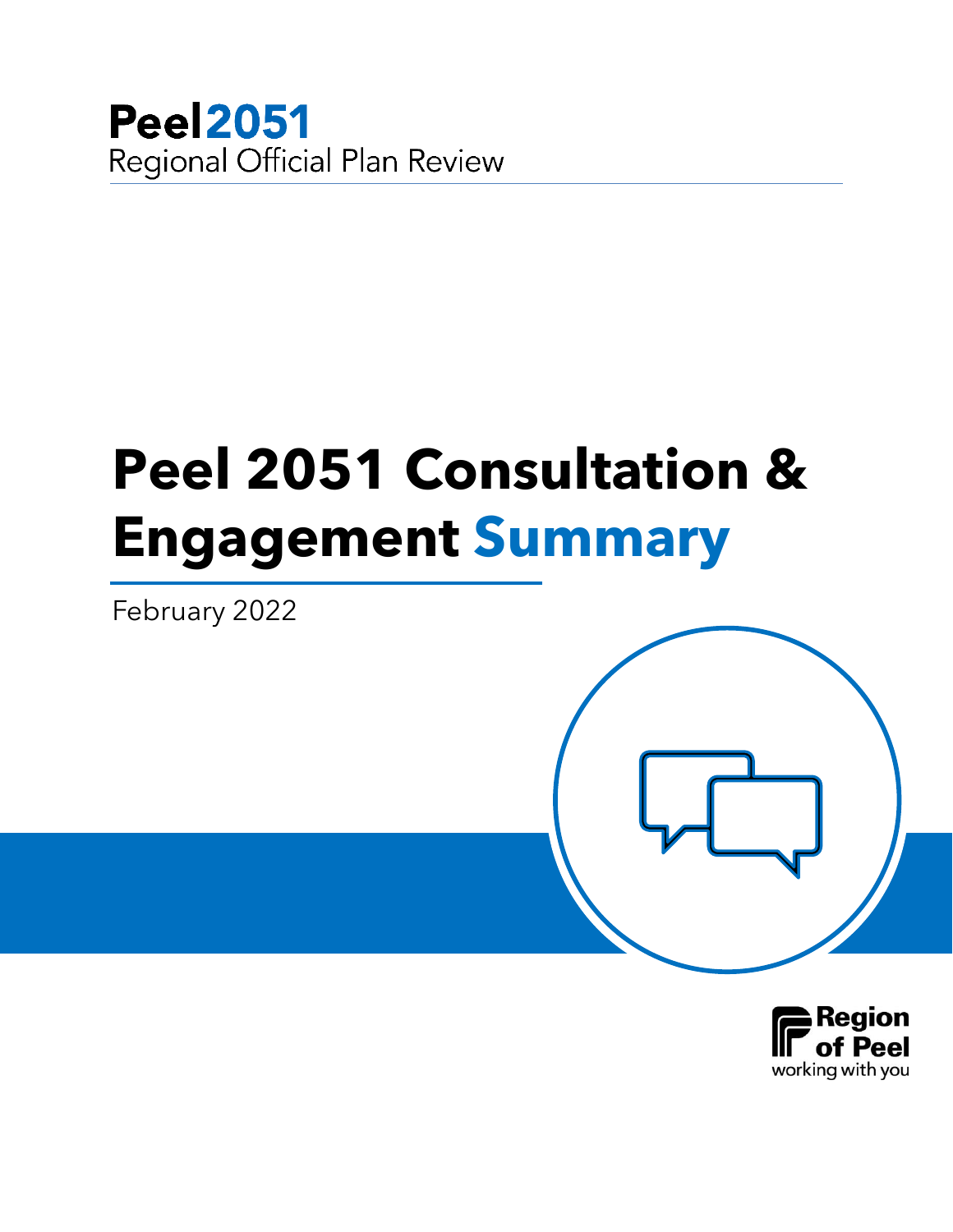## **Table of Contents**

| Peel 2051: Region of Peel Official Plan Review & Municipal Comprehensive Review1 |  |
|----------------------------------------------------------------------------------|--|
|                                                                                  |  |
|                                                                                  |  |
|                                                                                  |  |
|                                                                                  |  |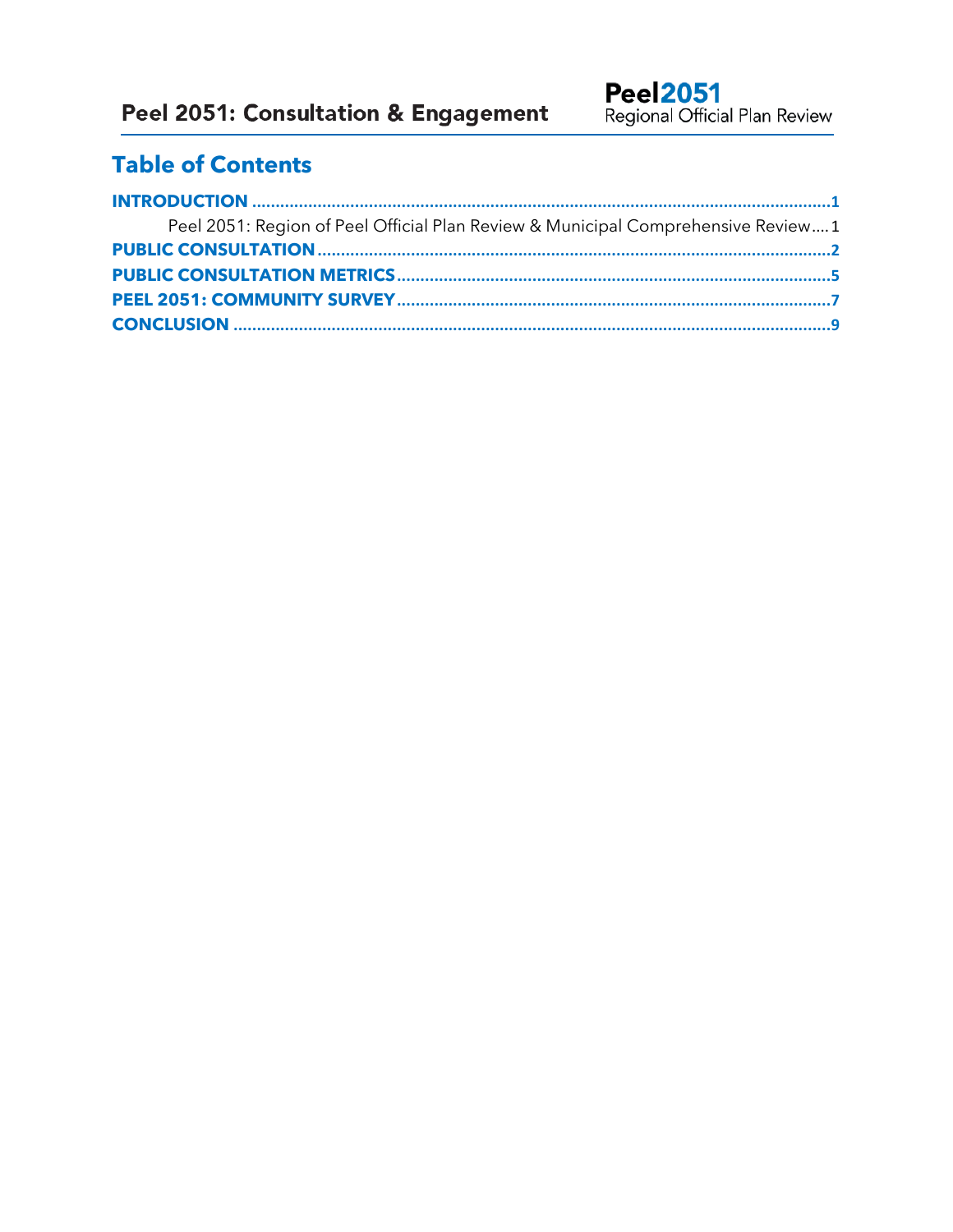## <span id="page-2-0"></span>**Introduction**

#### <span id="page-2-1"></span>**Peel 2051:** Region of Peel Official Plan Review & Municipal Comprehensive Review

The Region of Peel's Regional Official Plan (ROP) is the long-term policy framework for land use planning decision-making. It sets the Regional context for detailed planning by protecting the environment, managing resources, directing growth and setting the basis for providing Regional services in an efficient and effective manner. The *Planning Act* requires municipalities to update their Official Plan every five years to ensure that the policies remain current and are consistent with Provincial plans and policy statements in order to achieve the stated goals and objectives. The review of the current ROP, referred to as *Peel 2051: Regional Official Plan Review*, is being undertaken with the intent to plan for growth to the year 2051 and covers the focus areas below. For more information on this review, please visit: [peelregion.ca/officialplan/review/](https://peelregion.ca/officialplan/review/)



**This document provides a high-level summary of the consultation and engagement that took place in 2021. Summaries of previous consultations and other documentation responding to public engagement, such as comment and response tables, are available on the website under [public consultations](https://peelregion.ca/officialplan/review/fall-consultation.asp) and under the respective [focus area](https://peelregion.ca/officialplan/review/focus-areas/) page.**

**More detailed responses and analysis for site-specific requests are included in staff reports and other corresponding memos or reports. These can be found on the respective [focus area's](https://peelregion.ca/officialplan/review/focus-areas/) web page.**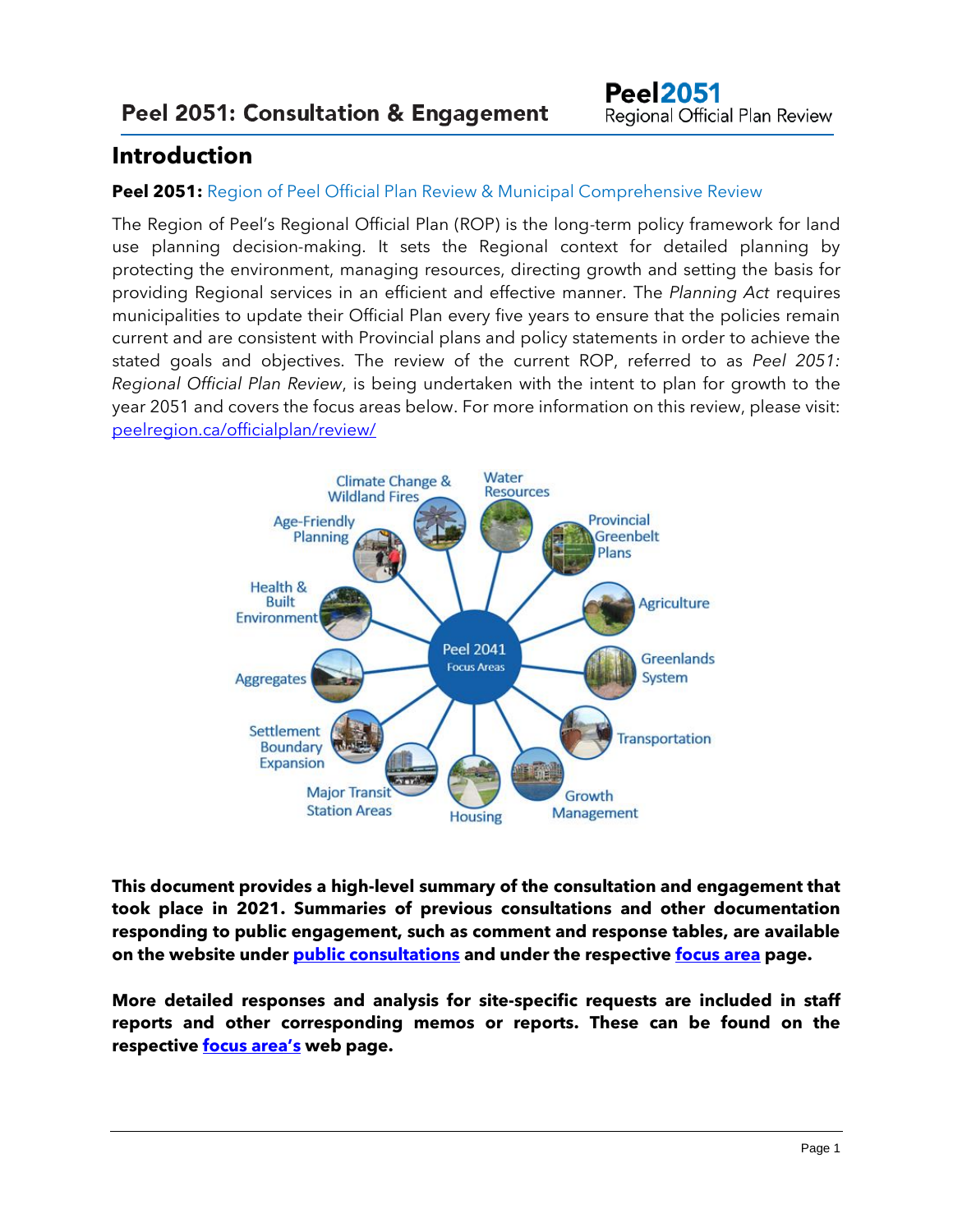## <span id="page-3-0"></span>**Public Consultation**

Throughout Peel 2051, broad-based consultation was undertaken to ensure that the voices of interested Peel landowners, residents of all ages, business owners, service providers/ community organizations and stakeholders are heard with ample opportunity and various means for providing comments. To achieve meaningful consultation an ongoing commitment to inform, involve and collaborate with key audiences in the decision-making process was undertaken. Based on review of best practices, various engagement techniques were used including workshops, focus groups, public meetings, open houses, social media and traditional media.

A wide range of structured consultation opportunities have been provided, including both open houses and attendance at community events and virtual and in-person, to ensure multiple opportunities for engagement. There are specific required consultations under the *Planning Act* that are referred to as statutory and other additional consultations held are referred to as informal or non-statutory.

#### **Summer 2021 Public Consultations**

Peel staff organized three online "drop-in" informal consultation sessions for members of the public and stakeholders to provide an update on the overall Regional Official Plan Review and Municipal Comprehensive Review (MCR) process and to answer questions related to the draft Regional Official Plan policies. A virtual consultation approach was taken due to the Covid-19 State of Emergency and public gathering restrictions. To maintain privacy of the attendees and any identifiable information that may be discussed during the sessions, these consultations were not recorded.

The sessions were structured as drop-in question and answer format, with a brief overview presentation from staff at the beginning of each session to provide context. Whereas the virtual consultation sessions in the Fall of 2020 were more formal and structured, the Summer 2021 consultations aimed to replace the informal community outreach that staff would typically conduct during the course of an Official Plan Review. While it is unfortunate that staff could not be out in the community at farmers' markets and festivals, the online consultations were a safe alternative that would keep members of the public and stakeholders engaged and up to date on the Peel 2051 Official Plan Review process.

The first two consultations were general sessions where all focus area topics were discussed, and the third session was specifically for the Settlement Area Boundary Expansion and Rural Settlement Area Boundary Refinement topics.

Each session began with a welcome message from a facilitator who explained the format and how to ask questions using the chat function. Staff then provided a brief overview presentation of the Peel 2051 Official Plan Review process, focus areas, and next steps, before turning it back over to the facilitator to address questions from the public. Staff provided links to the Region's webpage where members of the public could share additional thoughts and provide comments separately via a short survey if they wished to do so.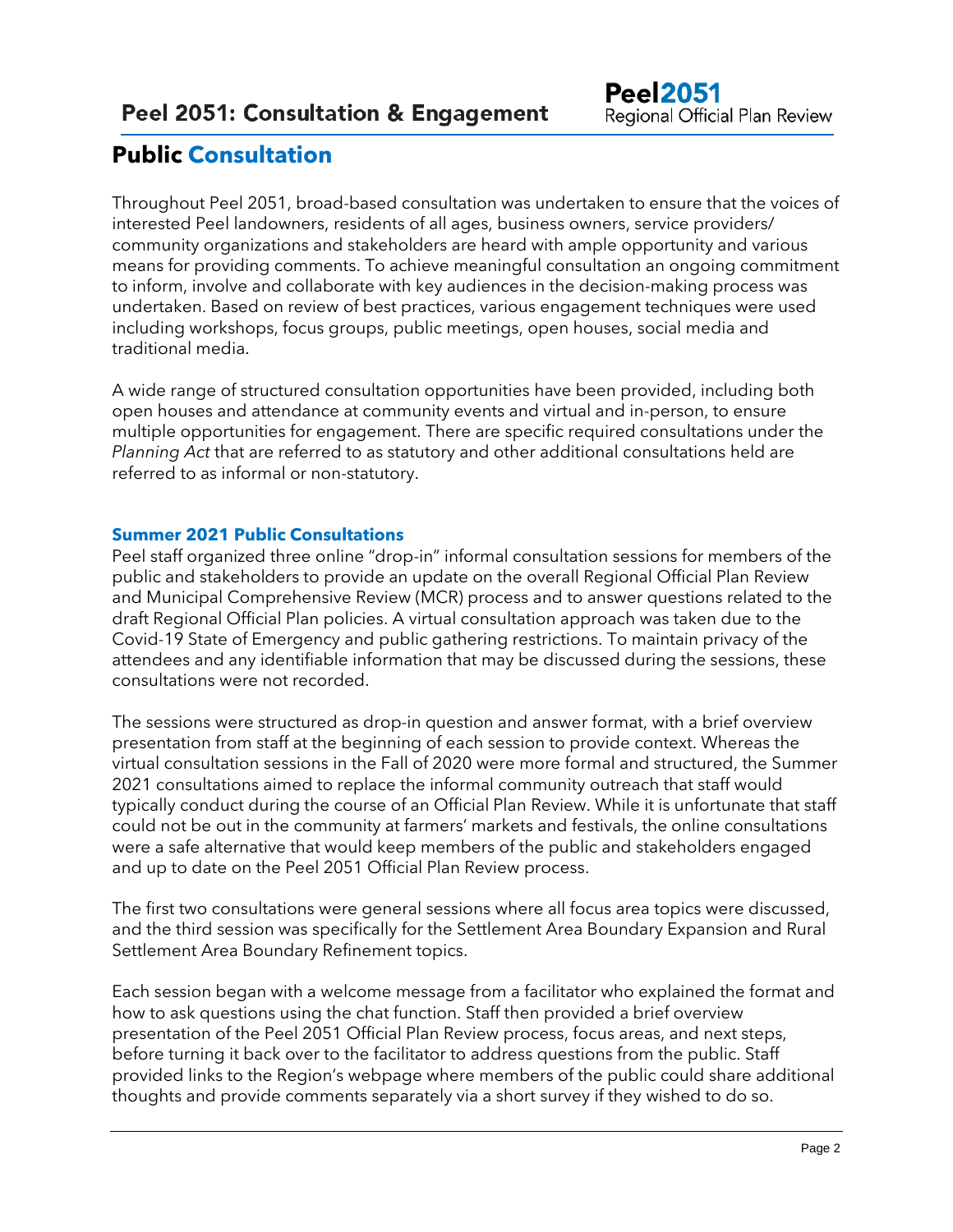#### **Online Drop-In #1: General Session**

Thursday July 29, 2021

The first live virtual consultation session took place on July 29, 2021 on Microsoft Teams from 7:00 – 8:00 p.m. The session had approximately 35 attendees with a total of 27 written questions submitted via the chat, which were answered by staff. Staff also provided contact information so attendees could follow up directly if they had additional questions or comments.

Questions raised during this session were primarily related to climate change and the preservation of rural landscapes, agricultural lands, and natural heritage systems. Staff also received questions on affordable housing, healthy and complete communities, and the changing economy and how land use can support job growth, and fiscally sustainable growth in Peel Region.

#### **Online Drop-In #2: General Session**

#### Wednesday August 4, 2021

The second live virtual consultation session took place on August 4, 2021 on Microsoft Teams from 7:00 – 8:00 p.m. The session had approximately 31 attendees with a total of 15 written questions submitted via the chat, which were answered by staff. Staff also provided contact information so attendees could follow up directly if they had additional questions or comments.

The second general session questions focused heavily on transportation, transit, and the impacts of the GTA West Highway. This was tied into inquiries about population densities in Major Transit Station Areas, and the types of lands that may surround the GTA West Highway.

#### **Online Drop-In #3: Settlement Area Boundary Expansion & Rural Settlement Area Boundary Refinement**

#### Wednesday August 18, 2021

The third and final live virtual consultation session took place on August 18, 2021 on Microsoft Teams from 7:00 – 8:30 p.m. The session was scheduled for 90 minutes instead of the regular 60 minutes to account for the level of interest in boundary expansion policies. There were approximately 54 attendees with a total of 28 written questions submitted via the chat, which were answered by staff. Staff also provided contact information so attendees could follow up directly if they had additional questions or comments.

As this session focused on two specific topics, the key policy themes included road and water/wastewater infrastructure servicing plans, studies, and phasing of implementation. The timing and location of proposed boundary expansions, as well as the ability to accommodate forecasted growth were also discussed. There were also questions regarding the appropriateness of the density and intensification targets that have been set out for Peel Region by the Province.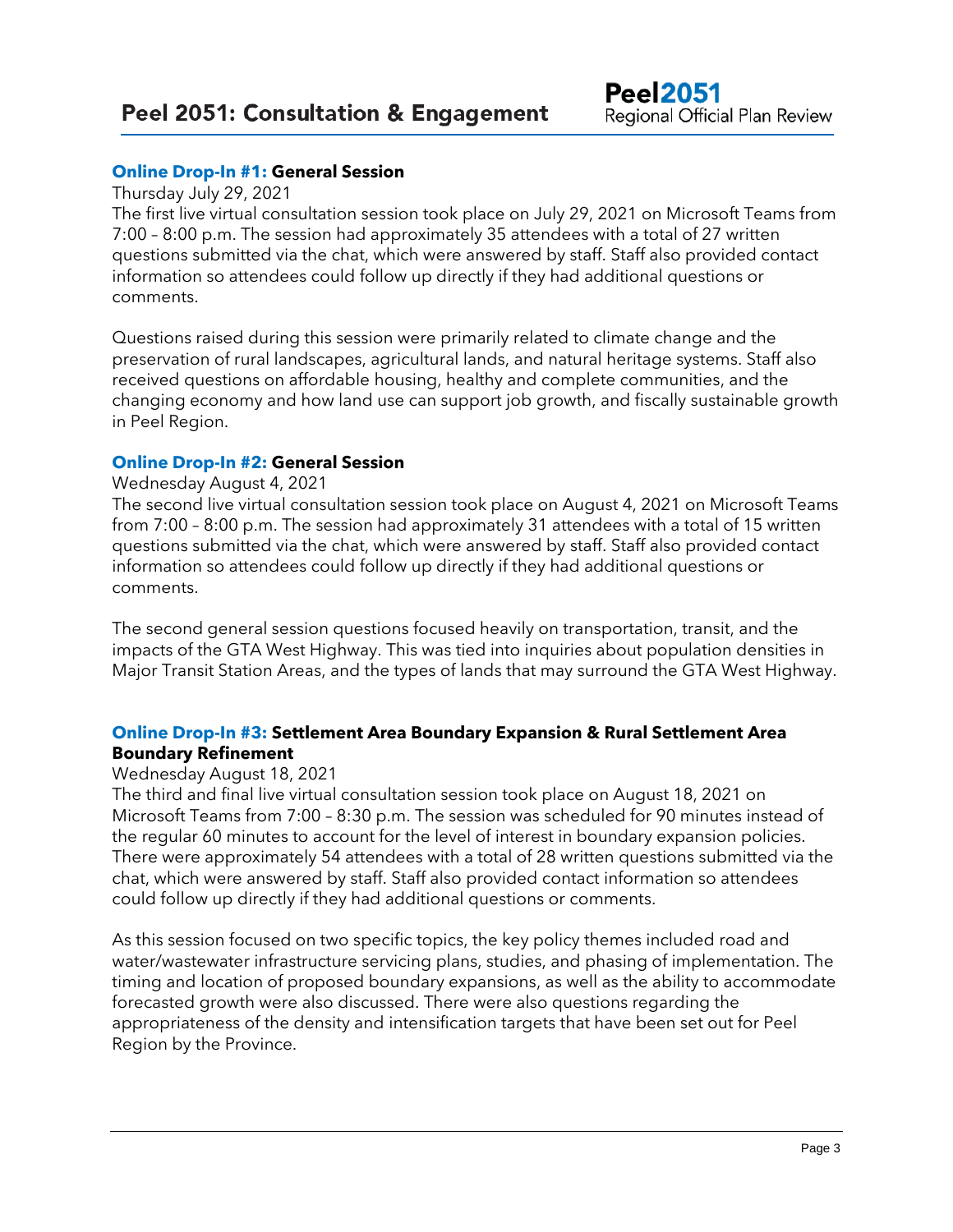#### **Statutory Open Houses, Public Meeting and In-Person Consultations**

On September 23, 2021, Planning and Growth Management Committee authorized staff to schedule statutory open houses and a public meeting in accordance with Section 17(16) and Section 26(3) of the Planning Act to invite the public to comment on draft Peel 2051 policies and mapping.

Statutory open houses took place virtually on October 26, 2021 and October 27, 2021 from 7:00PM-8:30PM.

Display boards were available for public review on the Peel 2051 website as of early October. The statutory public meeting took place virtually on November 4, 2021 at 1:00PM where five oral submissions and thirty-two written submissions were received. Regional staff gave a presentation at the public meeting outlining the purpose and effect of the amendment, background work and the proposed changes. The minutes of the public meeting can be found on the website.

In addition to the minimum requirements of the Planning Act, staff were able to organize four in-person open houses: 1 in Brampton, 2 in Caledon, 1 in Mississauga in November 2021 to allow for additional opportunities for feedback and discussion.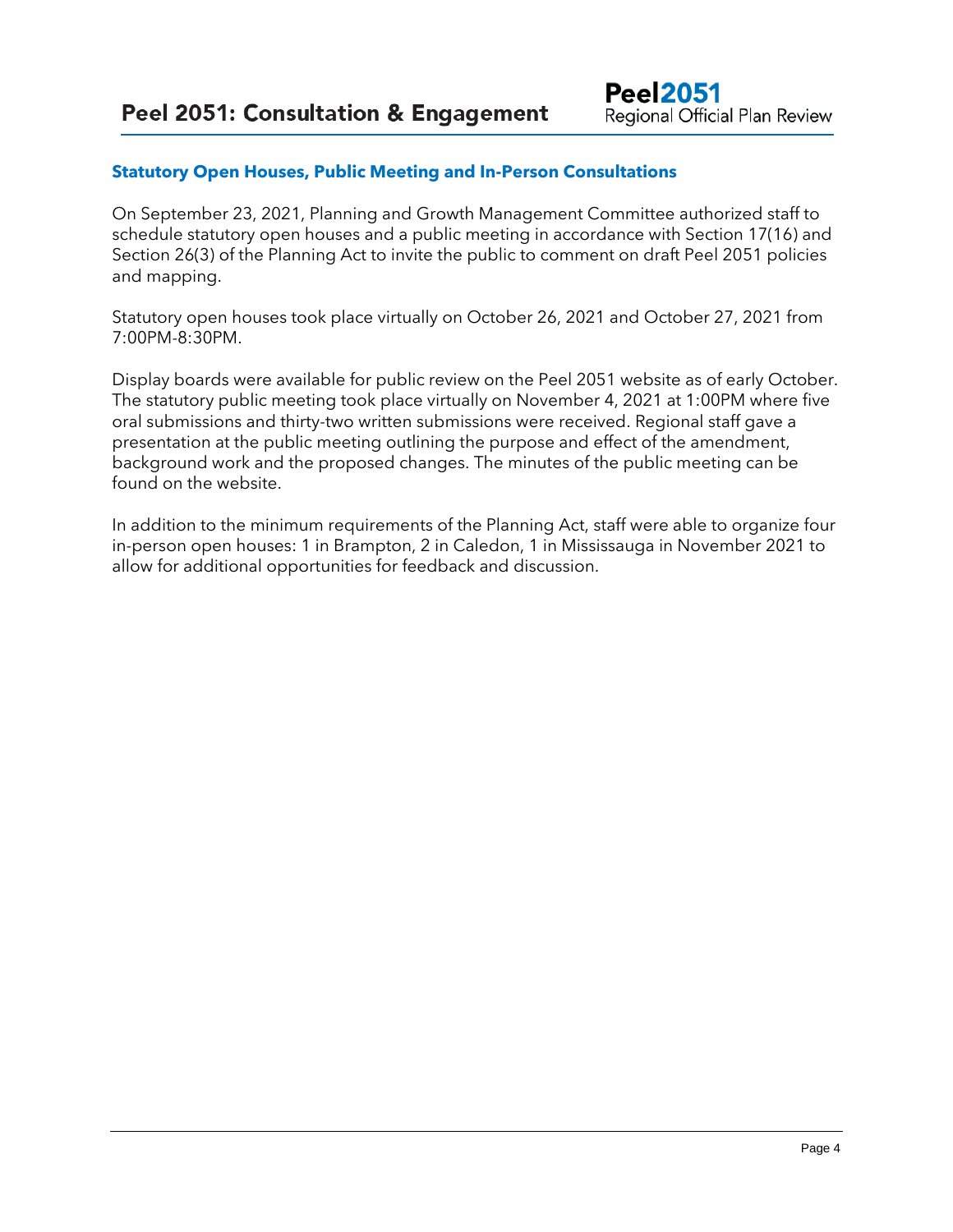## **Peel 2051: Consultation & Engagement**

## <span id="page-6-0"></span>**Public Consultation Metrics**

As part of the Peel 2051 consultation and engagement program, metrics were tracked to understand engagement reach and input from stakeholders. A summary of this data is provided below.

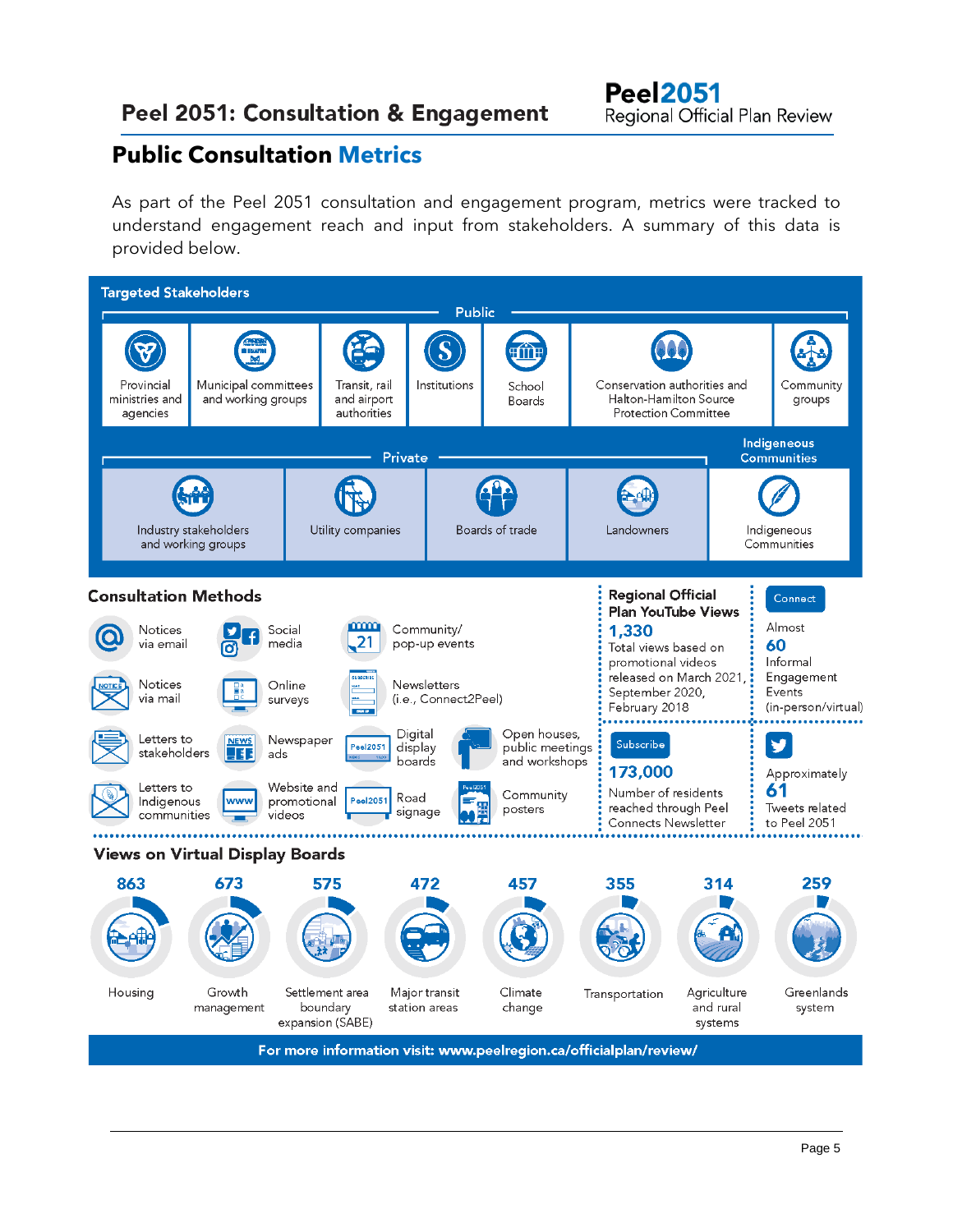## **Public Consultation Metrics**

#### **Key Emerging Themes in Consultation**

- Take action against climate change
- Manage growth in a fiscally sustainable manner
- Ensure the healthy, complete development of our communities
- Increase affordable housing
- Respond to a changing economy and encourage job growth
- Encourage active transportation

#### **Public Comments by Year**



#### **TOTAL 796**

(non-statutory and statutory comments)

In 2021, there was a significant increase in the number of public comments submitted due to the statutory consultations taking place. Comments received before 2018 are not included due to the updated Peel 2051 work plan.

#### **Public Consultation Events**

#### 19

Number of in-person sessions (approx. 727 participants)

### 25

Number of in-person pop up events (approx. 1,534 participants)

12 Number of virtual open houses

# 8

workshops (approx. 687 participants)

## **TOTAL 64**

Approx. 3,496 participants at events (both informal and statutory)

#### **Public Comments by Focus Area**





For more information visit: www.peelregion.ca/officialplan/review/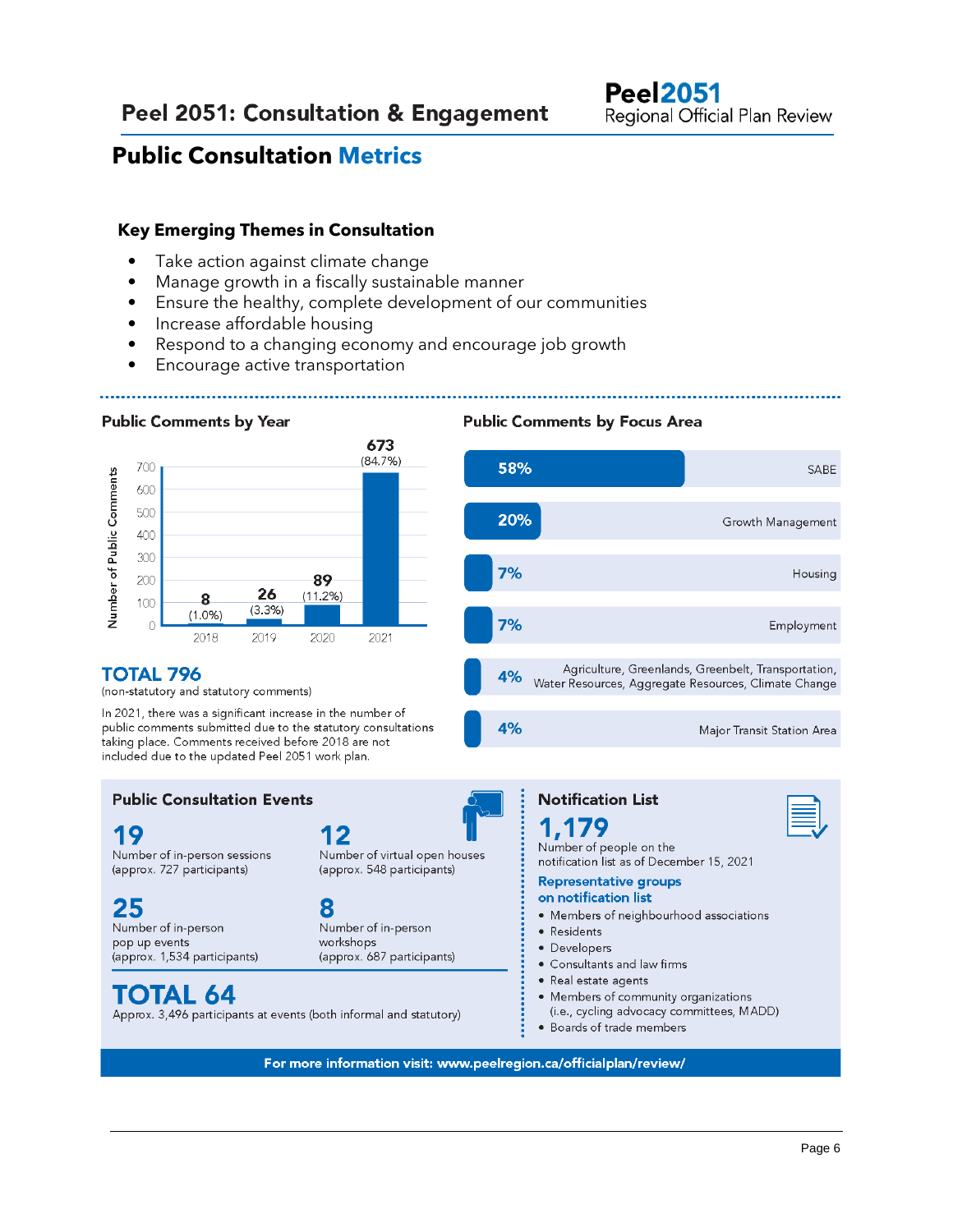## Peel 2051: Consultation & Engagement

## <span id="page-8-0"></span>**Peel 2051: Community Survey**

Another consultation tool utilized under Peel 2051 was a community survey. The survey was an important tool to increase consultation reach and further opportunity to hear what is important to stakeholders. The survey was open from July 16, 2021 to November 30, 2021.

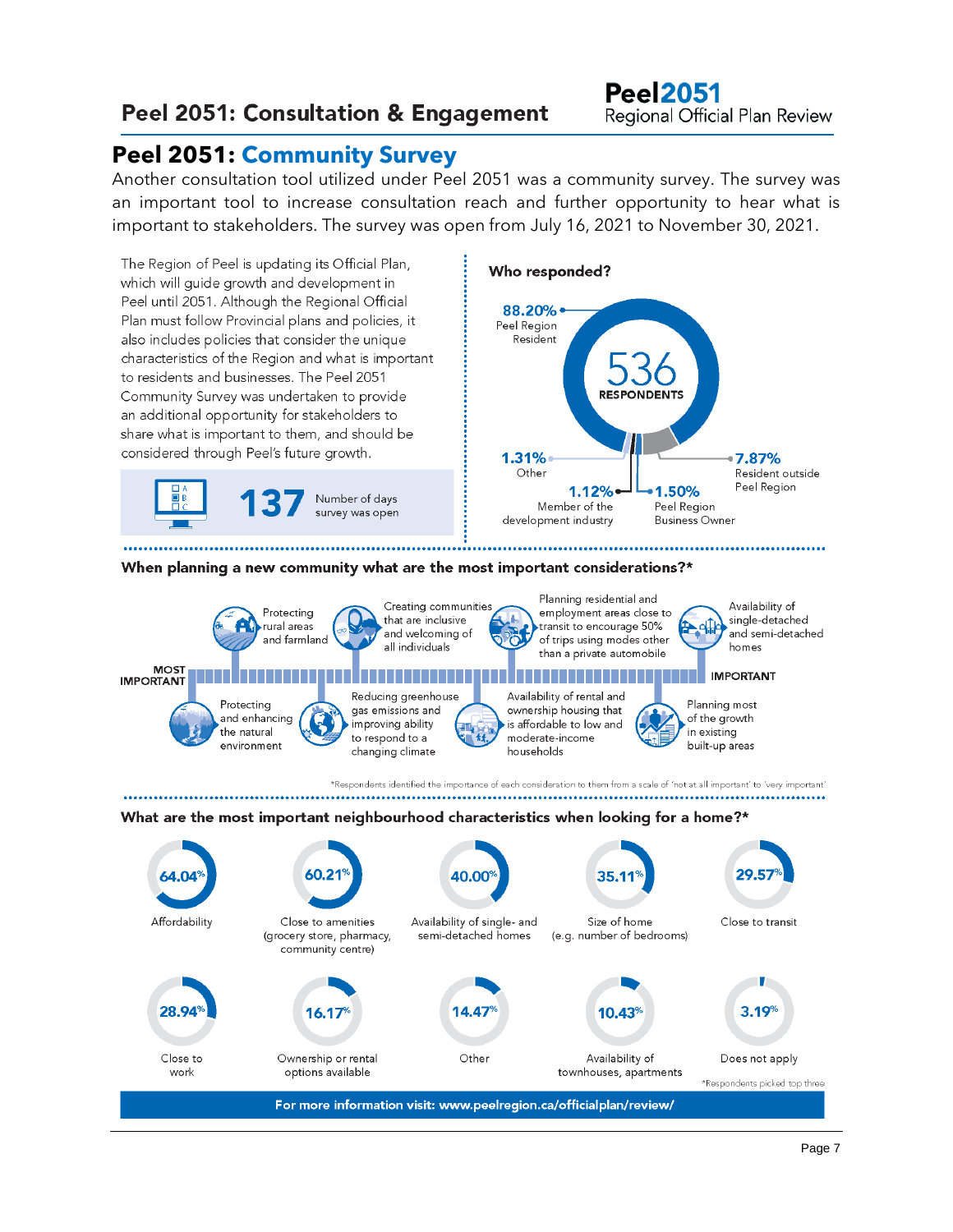## **Peel 2051: Community Survey**



If you are a business owner, what are the most important considerations when locating your business?\*